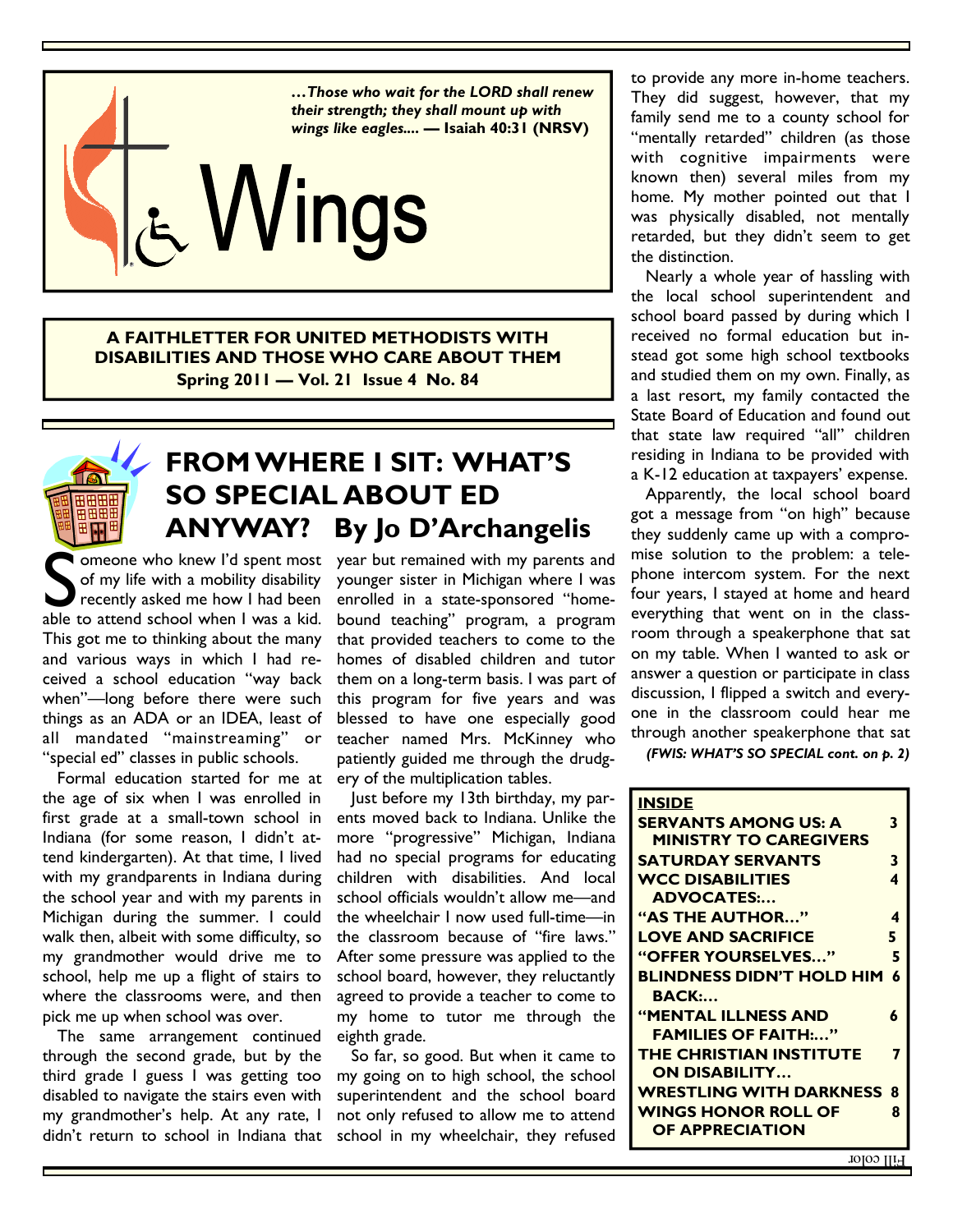

**C** on the teacher's desk and was carried from one classroom to another.

 As high school graduation approached, however, I found out that school officials did not regard an intercom education to be on the same level as an in-school education. The class valedictorian had always been selected on the basis of the highest grade-point average in required academic subjects, and on that basis I was in line to be valedictorian—or so I thought. But then I received a letter from the high school principal congratulating me on being named as "honorary valedictorian" of back a letter to the effect that no way was I an "honorary" anything.

 Okay, school officials countered, then you can be class salutatorian (that is, the senior with the second highest grade-point average). Huh? Later we were told that school officials had taken the grades of the senior with the second highest grade-point average, included the grades from his (elective) music courses, and voila! he was valedictorian and I salutatorian. (Although I attended my high school graduation ceremony, I—in typical Jo fashion refused to attend the special ceremony at which awards were bestowed on the graduating seniors.)

 During the next year, I took a couple my graduating class. I immediately shot of college-level courses at the Purdue University Extension Center in Fort



**A** non-official quarterly newsletter for United Methodists with disabling conditions and all others interested in the issues of disability, accessibility, and the church

### **FOUNDER/EDITOR COMPUTER LAYOUT/GRAPHIC DESIGN**  Jo D'Archangelis

**CONTACT** Send all correspondence—including feedback, original writings, items from other sources, and changes of address—to Jo D'Archangelis, Editor; mailing address: 592 Ammunition Road, Apt. 1, Fallbrook, CA 92028-3191; phone/fax: 760-723-2668 (please call before faxing); e-mail: jdarchangelis@roadrunner.com.

**E-WINGS** Two electronic versions of *Wings* are available: 1. A full newsletterformatted version with color graphics in PDF format, and 2. A partially-formatted text-only version without graphics in Microsoft Word Document format (screen readers seem to work best with the Word Document version). Attached files in PDF format can be opened with Adobe 6.0 or higher software which is easily downloaded from Adobe.com at no charge.

**WINGS ON THE WEB** Selected back issues of *Wings* in PDF format and Word Document format plus information about the newsletter and its founder/editor may be found at the United Methodist Association Of Ministers With Disabilities (UMAMD) website, www.umdisabledministers.org. Click on the *Wings* banner near the bottom of the home page.

**DONATIONS** *Wings* is an all-volunteer undertaking, but financial assistance is needed for printing and mailing costs as well as for the purchase and maintenance of the computer equipment used by the editor. Most of our funding comes from reader donations. There are no subscription fees. If you think *Wings* is worth it, please make out a check or money order payable to "Fallbrook United Methodist Church" (or "FUMC"), mark it "Wings," and mail it to Fallbrook United Methodist Church; church address: 1844 Winterhaven Road, Fallbrook, CA 92028; phone: 760-728-1472; fax: 760-728-7433; e-mail: FUMC1887@sbcglobal.net.

| <b>Basic Angel</b>   | $$5-514$       | <b>Major Angel</b> | $$15-524$ |
|----------------------|----------------|--------------------|-----------|
| <b>Super Angel</b>   | $$25-549$      | Mega Angel         | \$50-\$99 |
| <b>Awesome Angel</b> | $$100$ or more |                    |           |

(FWIS: WHAT SO SPECIAL cont. from p. 1) was I an "honorary" anything. Wayne (apparently, those pesky "fire laws" didn't apply there) and sent out admissions applications to several Indiana colleges. Only one, Earlham College, a Quaker school in Richmond, invited me and my parents to visit the campus to check it out. But after admissions officials checked me out, they decided I wasn't physically up to living on campus and attending classes, even with a care assistant, and turned me down.

> A major disappointment, but, once more, my family came through and we all took off for California and…UCLA. At that time, UCLA was one of the few state universities to be fairly wheelchair-accessible (mainly due to the influx of disabled WWll veterans who enrolled there under the GI Bill). I was admitted with no problems and spent the next several years happily tooling around campus in my wheelchair while engaged in a full course of undergraduate and then graduate work.

> I guess you could say that education for kids like me in those days was "special" in the sense that it was not readily attainable. But thanks mainly to the efforts of my family, I was able to surmount the physical and attitudinal obstacles placed in the way of my receiving an education. Today, of course, there is much more accessibility to a basic public school education for those with disabilities. Families and disability activists finally succeeded after many years of work in getting legislation passed that removed some of those obstacles and chipped away at others.

> Like it or not, you can go to school now, kid.

## Note To Reader:

If you are a computer user who receives the paper-and-print version of *Wings*, please consider switching to *E-Wings* either in the PDF version or, for use with a screen reader, in the MS Word Document version. E-mail me at:

jdarchangelis@roadrunner.com

Jo D'Archangelis, Editor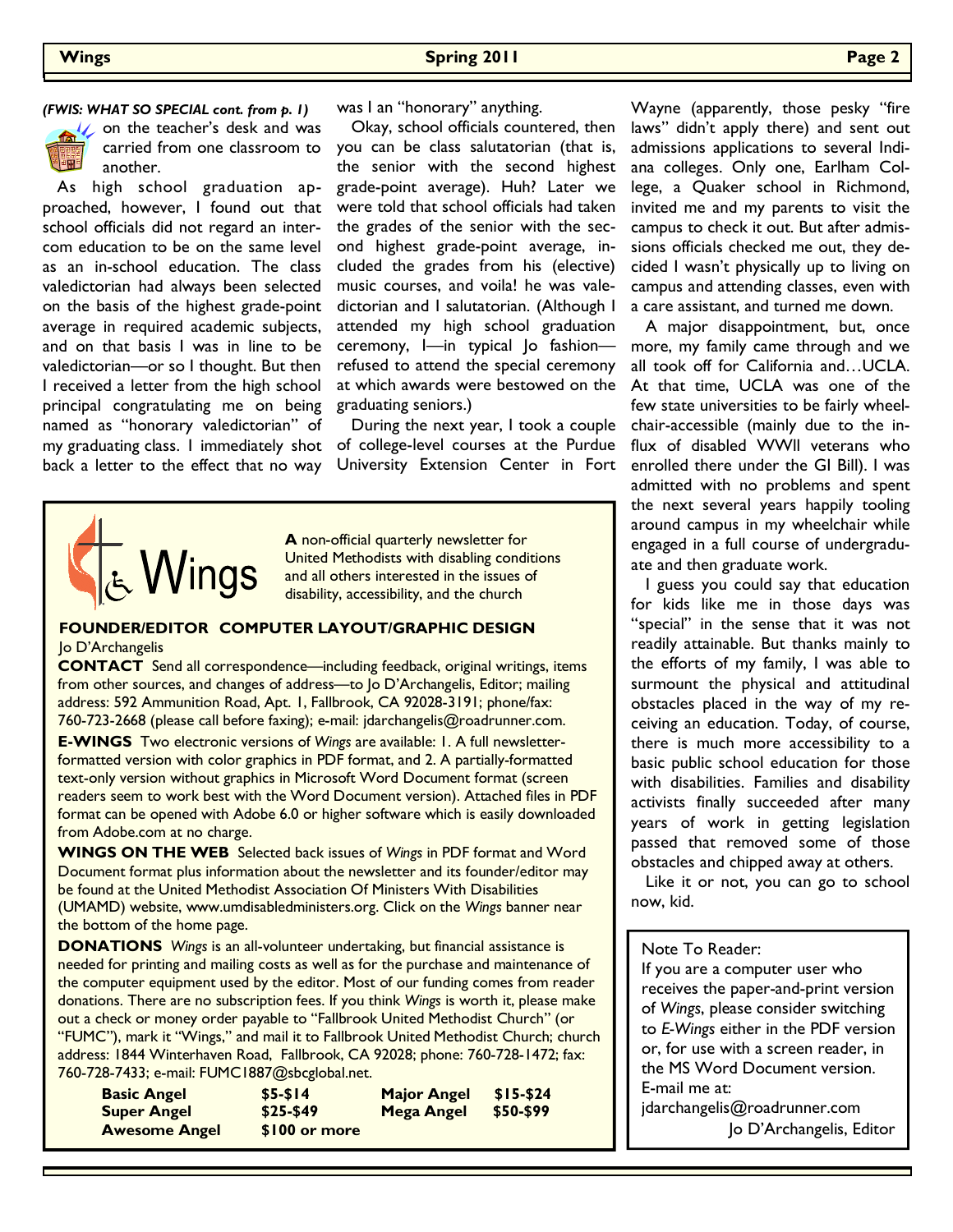

# **SERVANTS AMONG US: A MINISTRY TO CAREGIVERS By Whit Elam**

t has been described as "a heavy<br>gift." Being a caregiver can be a<br>rewarding privilege, but it brings<br>challenges and conflicting emotions. gift." Being a caregiver can be a rewarding privilege, but it brings challenges and conflicting emotions. The church can be an instrument of grace by supporting the unique needs of caregivers by providing a refuge within the family of faith.

 Caregivers are those who have taken responsibility to care for a loved one. They may provide around-the-clock care for prolonged periods, perhaps even years. Even for those caregivers who are not present daily, there can be heavy demands. Caregivers often must make financial and medical decisions for their loved one. They must change their daily routines and, often, put their career plans on hold. Caregivers may assume some of the expenses for their loved one's care, and the physical demands may leave them prone to illness and fatigue.

 The emotional toll can be profound. Many caregivers experience guilt over unresolved or unspoken conflict among family members. Maintaining important relationships, including a marriage, can become difficult with caregiving responsibilities. Caregivers are more than twice as likely to experience depression than others.

 Caring for their spiritual health is vital, but caregivers' responsibilities make it easy to lose important connections to their church family. Rick Gentzler of the [United Methodist Church] General Board of Discipleship's Center on Aging says, "Every caregiver, at some point, feels a sense of aloneness and isolation. That is when the church must step in, providing spiritual richness with the intentional 'presence' of the congregation."

How can your church help?

♦ Keep caregivers involved. Deliver audio or videotapes of services to their

home on a frequent basis. Some caregivers may enjoy their church tasks as a welcome break from the role of caregiver, but offer them a graceful release from duties if they feel overwhelmed.

♦ Provide them with information. For medical conditions, gather resources that aid understanding of symptoms and treatment options. Research and share information about caregiver support groups, counseling opportunities, or respite care options in your community.

♦ Invite them out of the house. Train volunteers to sit with the caregiver's loved one, so they may run personal errands or just have some time to themselves.

♦ Simplify daily chores or errands. Arrange for scheduled meal deliveries (disposable containers keep things easy for the caregiver). Offer to do routine housework.

♦ Offer spiritual nourishment. Bring devotional materials. Call frequently and remind them that prayer supports them. Arrange for Holy Communion to be brought to them at home, at a time convenient for them.

 Gentzler says, "The church must be more intentional in providing care-giving ministries through compassion, love, and a willingness to be faithful to the gospel."

> **Adapted from website archives of** *Interpreter Magazine (***www.interpretermagazine.org). Originally published in October 2004 issue. Elam is an associate editor of** *Interpreter Magazine***.**

## **SATURDAY SERVANTS By Diane D. H. Kilmer**

The Saturday a month members of Union United Methodist Church<br>in southwest St. Louis, Mo., become Saturday Servants, doing odd<br>jobs for elderly and disabled people in their neighborhood. Brian<br>Forinash started the group se in southwest St. Louis, Mo., become Saturday Servants, doing odd jobs for elderly and disabled people in their neighborhood. Brian Forinash started the group several years ago, explained the Rev. Dianne Cochran. He "felt that doing small jobs, maintenance, that kind of thing, were his gifts and that it would be a really neat ministry for him."

 Projects vary from changing a porch light bulb to cleaning out gutters, raking leaves, or painting a room or garage. "It runs the gamut," said Cochran, "doing things that seniors or the disabled don't really have the resources to hire out." Those assisted pay for the materials, such as paint, lift-assist bars for showers, handrails, or smoke-detector batteries. Saturday Servants volunteer their time and talent. "Though the tasks we do seem small and insignificant to us, they're very significant to homeowners who receive the benefit," Forinash said. They "help them maintain their independence."

 Since 2008, Saturday Servants has been administered by Lindenwood Area Senior Ministry, an ecumenical effort of Union and four other congregations. The ministry also provides needs assessment, transportation to medical appointments, educational workshops, health fairs, social events, and home visits.

> **Union United Methodist Church; 3543 Watson Road; St. Louis, MO 63139-2089; 314-647-1228; unionumcstl@sbcglobal.net; www.unionumcstl.org Adapted from** *Interpreter Magazine* **website (www.interpretermagazine.org) July-August 2010.**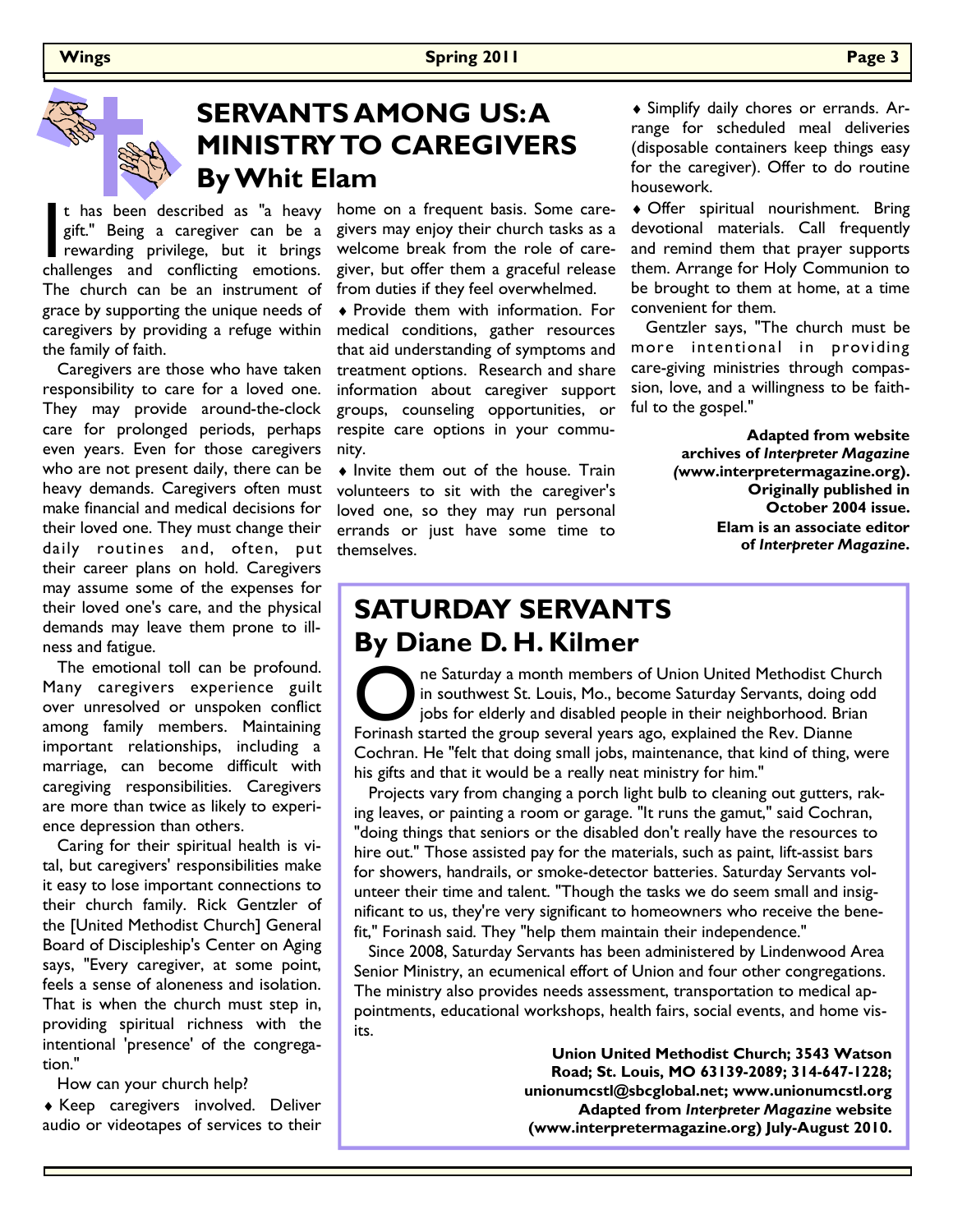

# **WCC DISABILITIES ADVOCATES: A CHURCH OF ALL AND FOR ALL**

sabilities advocates have challenged churches to accept that "We are not a full community without one another." A statement prelenged churches to accept that "We are not a full community pared for the World Council of Churches (WCC) Central Committee by the Ecumenical Disabilities Advocates Network (EDAN) urges a reconsideration of Jesus' parable of the great banquet in Matthew 22, and says: "When all are invited to this feast, to one church, the list will include people with physical and mental impairments and chronic illness."

 The implications of this admission for worship include making certain that people with learning disabilities are not excluded on the grounds that "they do not understand", being careful over the choice of metaphors—for instance, not speaking of being "disfigured by sin" and including a range of sensory experiences rather than relying wholly on words.

Practical issues include making physi-

isabilities advocates have chal- cal provision for people with disabilities, such as space for wheelchairs, largeprint books, and assisted listening devices for those who are hard of hearing. However, in a press briefing held after the presentation of the statement, Rev. Dr Martin Robra, WCC programme executive for ethics and ecology, warned people not to think first of the "technological fix". "The first question," he said, "is 'What would our community lose by not allowing people with disabilities to fully participate?'"

> EDAN coordinator Samuel Kabue noted that making provision for people with disabilities requires others to make adjustments. "If we do not see [people with disabilities] as 'nuisances', we will be able to meet their needs."

> Entitled "A Church of All and for All", the EDAN statement builds on the theological and pastoral contributions of disabled people, parents, and those who experience life alongside them. Identifying the vulnerability of disabled

<u> Tanzania di Basa di Basa di Basa di Basa di Basa di Basa di Basa di Basa di Basa di Basa di Basa di Basa di B</u> s the author of the letter to the Ephesians stressed: Christ came to tear down the walls (Eph 2:14). Whenever we consider the ways in which to respond to issues of disability, we do well to remember the walls that we have set up. All of these walls are so human, yet they contradict Christ's ministry of reconciliation; walls that shut people in or shut people out; walls that prevent people from meeting and talking to others. In days gone by, people with disabilities were actually kept behind walls, inside institutions. Now we are all a part of mainstream society. It is estimated that some 600 million people are persons with disabilities. Yet people, especially persons with disabilities, still find themselves isolated. Now there are walls of shame; walls of prejudice; walls of hatred; walls of competition; walls of fear; walls of ignorance; walls of theological prejudice and cultural misunderstanding. The Church is called to be an inclusive community, to tear down the walls.

**From Introduction to** *A Church Of All And For All***, EDAN Interim Policy Statement (September 16, 2003).** people both to discriminatory social trends and manipulation by religious groups, it says that while disabled people "find strength in the care of Christ", many have found "that the church's teaching on this truth has been too limited".

 The statement identifies negative perceptions of disabled people as objects of charity, sometimes based on flawed theological readings of the Bible. It urges Christians to make the link between the disabilities they may see around them today and the disability of Christ on the cross. "Often, we choose to forego or forget the Crucifixion, preferring to turn directly to the Resurrection. Christ rose from the dead with his wounds."

 Pastoral concerns are underpinned by theological reflection on the notion of humanity created in the image of God. Criticizing the idea that the mind or soul alone is in God's image, the statement suggests that "This understanding of human nature is both inherently elitist and dualist. It ultimately tends to exclude those whose mental or physical incapacities profoundly affect their entire personality and existence."

 According to the statement, a more appropriate theology of disability takes account of the corporate nature of being "in Christ". "Christ was abused, disabled and put to death. Some aspects of God's image in Christ can only be reflected in the church as the Body of Christ by the full inclusion and honouring of those who have bodies that are likewise impaired."

 This understanding of the Image of God has implications for the church's teaching on healing and wholeness. "Jesus did not make any distinction between social restoration and physical healing. Both always happened at any given time of healing. Consequently, the integral relationship of health, salvation and healing is an imperative for a holistic theological interpretation of disability."

 However, the statement continues, *(WCC DISABILITIES continued on page 5)*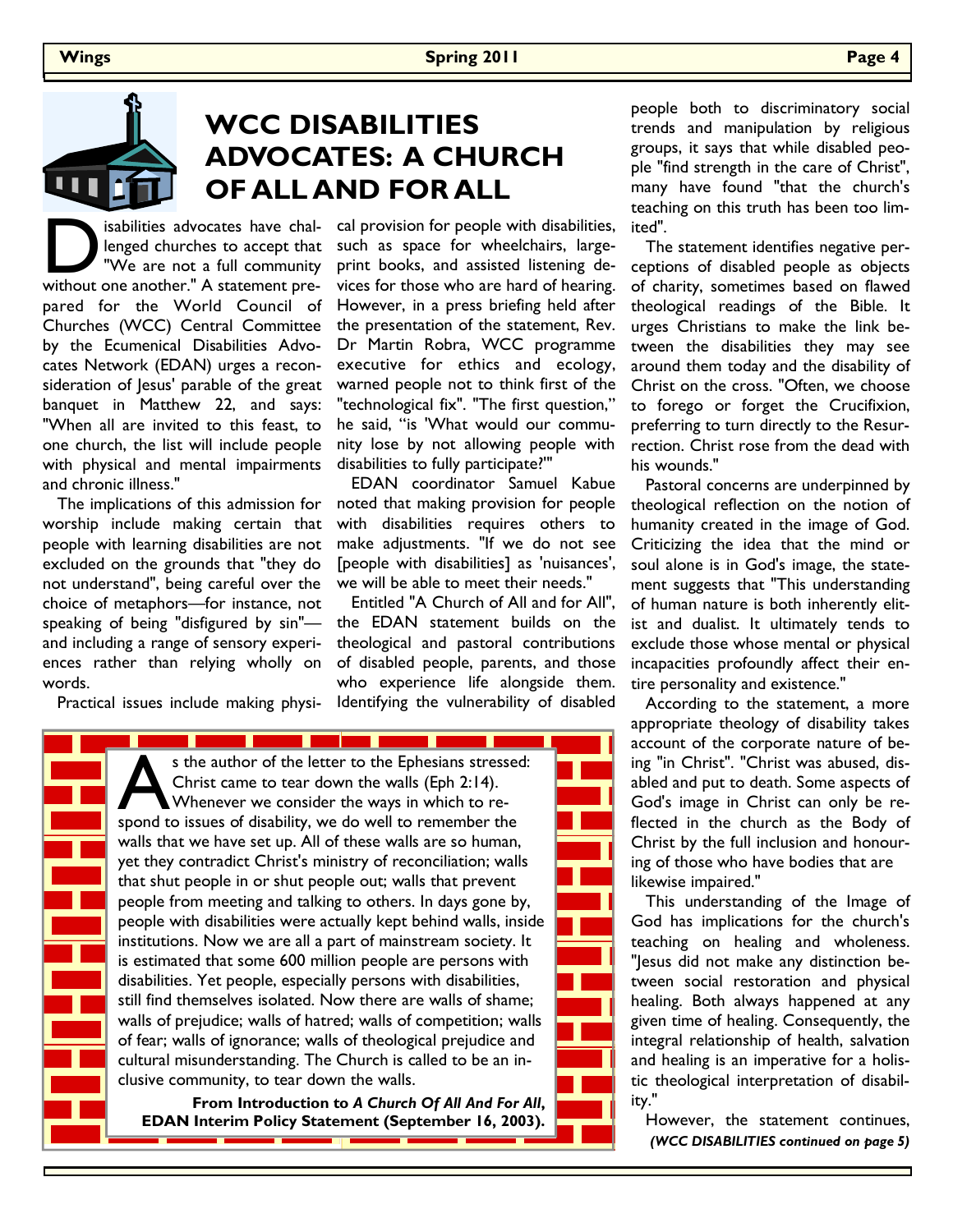## *(WCC DISABILITIES continued from page 4)*

"Disability in all its forms is a negation of God's good **THE ST** intention." Healing is "an act, event, system, and structure which encourages and facilitates God's empowering, renewing, reconciling, and liberating processes in order to reverse the negation of God's intended good for God's creation."

 It also speaks of the gifts which disabled people are able to bring: "We have become skilful in areas we never intended to master. We have become accidental experts with skills and expertise to share with the wider community and church."

 Appealing to churches, the statement says that disabled people "do not need pity, or mercy, but compassionate understanding, and opportunities to develop their vocations, possibilities and abilities".

> **Adapted from the National Organization on Disability website (www.nod.org); ©2006, all rights reserved.**

**The World Council of Churches (WCC) is a fellowship of churches, now 342, in more than 100 countries on all continents from virtually all Christian traditions. The Roman Catholic Church is not a member church but works co-operatively with the WCC. The highest governing body is the assembly, which meets approximately every seven years. The WCC was formally inaugurated in 1948 in Amsterdam, The Netherlands. Its staff is headed by general secretary Konrad Raiser from the Evangelical Church in Germany.** 

**The full text of the statement "A Church Of All And For All," originally issued on September 16, 2003, is available at the following URL: www.oikoumene.org/resources/ documents/wcc-commissions/faithand-order-commission/ix-other-studyprocesses/a-church-of-all-andfor-all-an-interim-statement/.**

# **LOVE AND SACRIFICE By Veronica Kelly Badowski**

ot until my mother and stepfa-<br>ther became old and frail,<br>did I begin to understand what it truly ther became old and frail, needing my help to survive, meant to offer myself to God.

 Although I had other options, I felt sure that God had called me to watch over my elderly parents at home. God provided me with everything that I needed to become my parents' caregiver. My mother and my stepfather had already built on to our house, so there was plenty of space for all of us. They had some money in the bank, so I was able to hire an assistant when it became necessary. And I had a supportive husband who was willing to help me any way he could. Yet, this commitment, which ultimately lasted for nine years was anything but easy. I often wanted to give up and run away. But at the same time, I was learning important lessons.

 Love and sacrifice merged inside my heart and mind when I would take my mother to the bathroom, change her diapers, and spoon-feed her meals. Love and sacrifice became inseparable as I would help my stepfather wash and get dressed, drive him to dialysis, and spend countless evenings with him at the emergency room. I offered myself to God and my parents as I took them to endless doctor visits and medical tests and cooked and cleaned for them.

 I often felt trapped in this commitment, and the weight of this huge responsibility threatened to overwhelm me, but God did not leave me without hope and comfort. I found encouragement through sermons, inspirational books, and in the words of friends and family. God spoke to my heart and mind. "Think positive. Stop complaining. You can do it. I am always with you. I love you."

 Clearly it was not my own strength that kept me on the path of making sure my parents were safe and secure. It was God's guidance, God's power, and God's love that kept me on course. Often the Holy Spirit reminded me that I was learning the true meaning of love, becoming a more mature Christian, and growing more like my Savior Jesus.

 Now that my job as caregiver is over, I miss my parents very much. Yet, I am left with wonderful blessings. I have a better understanding of how love and sacrifice become wonderfully entwined. I also know firsthand that when God calls me to offer my last ounce of strength, God gives me all I need to answer that call. As a disciple of Jesus, I must be open to the advice founded in 1 John 3:18: "Little children, let us love, not in word or speech; but in truth and action."

### **From** *Alive Now* **(September/October 2009).**

If

**Badowski was a mother and grandmother in her fifties when God called her to become a caregiver (one of the hardest jobs in the world). More of her story can be found on her blog at www.treadingwater-rb.blogspot.com.** 

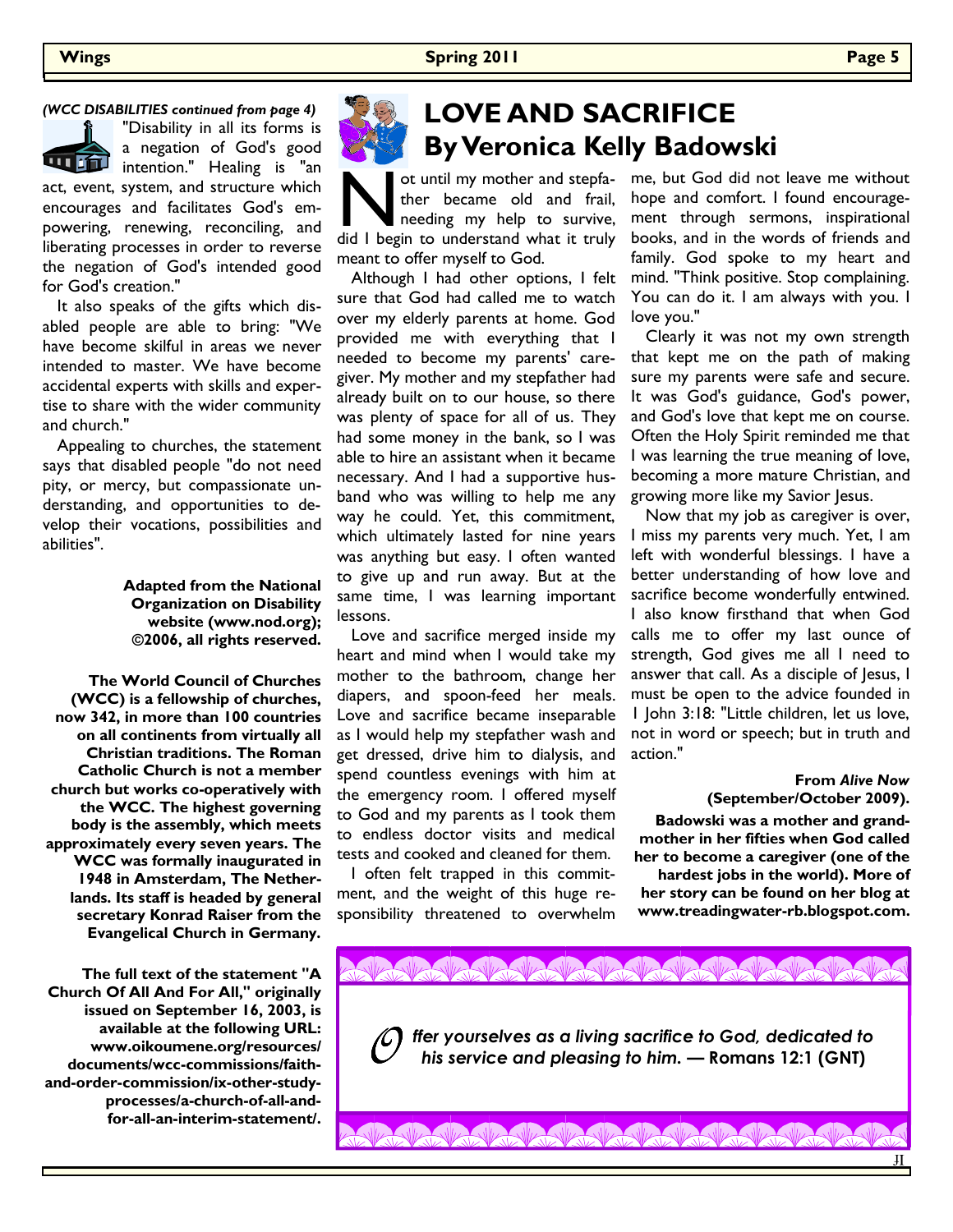

# **BLINDNESS DIDN'T HOLD HIM BACK: THE STORY OF GUILFORD STREET By Rev. Dr. Dennis Ginoza**

**D** uring freshman week (1961) at William Penn College in Oska-loosa, Iowa, I met another first year student, Harold Street of Mabel, William Penn College in Oskaloosa, Iowa, I met another first Minnesota. He invited me to meet his uncle who was blind. As we entered the house, I heard the pounding of a hammer upstairs. I asked Harold, "Who is that?" He said, "That's my uncle." "I thought you said he was blind." Harold said, "He is!"

 Guilford Street, Harold's uncle, was remodeling the attic to a make it a college room for two. He showed me his Braille measuring rule. He had the tools to work his carpentry by the feel of his fingertips. He also did all the plumbing. Guilford said, "The only thing I don't do is electricity."

 Guilford was a Quaker pastor who learned to read Braille at the age of 44. He used a Braille Bible for study and preaching. He wrote his sermon outlines in Braille but preached from memory. He also wrote letters on a manual typewriter, remembering where he was in his sentences and paragraphs. To enhance his knowledge and wider interests he listened to "talking book" recordings.

 In my junior and senior years of college, I lived with Guilford and his wife lva said to me, "Dennis, will you drive

uring freshman week (1961) at lva in the guest room downstairs. Harold and Howard Stoner roomed upstairs in the attic. When we walked into the house, he would recognize our footsteps. He would check, "Is that you, Dennis?"

> At the dinner table, when we enjoyed an evening's visit over coffee and Iva's delicious cinnamon rolls, I watched Guilford as he maneuvered the coffee cup, reached for a cinnamon roll, and engaged in the conversation with ease and interest. His hearing was sharpened by his inability to see. He was aware of where everyone was sitting and could direct his conversation.

> One evening, it was about 6:30 p.m., the sun had already set, and Guilford was not sitting in his usual chair in the living room. I asked Iva, "Where's Guilford?" She replied, "He's outside?" "What's he doing outside? It's dark." She said, "He's outside weeding the garden." "I don't believe it—this I've got to see," was my response. Guilford had lined each of the rows with a string tied to some stakes. He followed the string and felt for the weeds, pulling them up and leaving intact the vegetables that had sprouted.

One Saturday afternoon in the fall,

## **"Mental Illness and Families of Faith: How Congregations Can Respond" Study Guide**

**M** ental Health Ministries is offering a free, downloadable resource/study guide to help our churches become caring communities for persons with a mental illness and their families. *Mental Illness and Families of Faith: How Congregations Can Respond* is available in English and Spanish on the Mental Health Ministries Home page, www.MentalHealthMinistries.net. Rev. Susan Gregg-Schroeder has many other downloadable resources available to help educate your congregation on a variety of mental health issues.

> **From** *Cal-Pac Update* **(e-newsletter of the California-Pacific Annual Conference of the United Methodist Church); July 23, 2010.**

Guilford to church tomorrow? I'm not feeling too well. "Of course," I responded. "But I need a map." "No, you don't need a map." "I don't know how to get there." Then Iva, with a big smile on her face, said, "Guilford will tell you how to get there." Guilford knew every turn, every bridge, every bump on the road to the church 50 miles away. And we returned home without missing a turn.

 Iva Street was Guilford's eyes. She placed his clothes in the drawer so he knew where to find whatever he needed for his daily wear. She neatly placed his ties on one end of the drawer. The house was arranged so he could easily move about from the bedroom, down a short hall, into the kitchen, the living room, and the basement where he caned his own chairs, backrests and seats, in an intricate weaving pattern. At the table, the plates, drinking glasses, napkins, and silverware were placed so that he could map them with his fingers.

 After I graduated from William Penn College, I didn't see Guilford for a few years. Iva died in 1969, and he eventually moved to Hesper in northern Iowa to be with his son Clare and his daughter-in-law Julie. After I married my wife Sylvia, I mentioned to her one day in 1973, "There is a man I want you to meet. He is blind, a Quaker pastor who is remarkable."

 I called Guilford and I told him we were coming for a visit. Guilford said, "I'll have lunch ready for you." We drove up to Hesper and found his single trailer next to his son's home. After we knocked on the door, we heard him say, "Come in." He was standing at the kitchen counter preparing lunch. He had a pot on the stove boiling potatoes. He had a paring knife in his hand, slicing apples for a fruit salad. "I also baked a loaf of bread," he said.

 We had a delicious lunch and enjoyed recollecting our Oskaloosa days. His beloved Iva had been laid to rest, but *(BLINDNESS continued on page 7)* 

If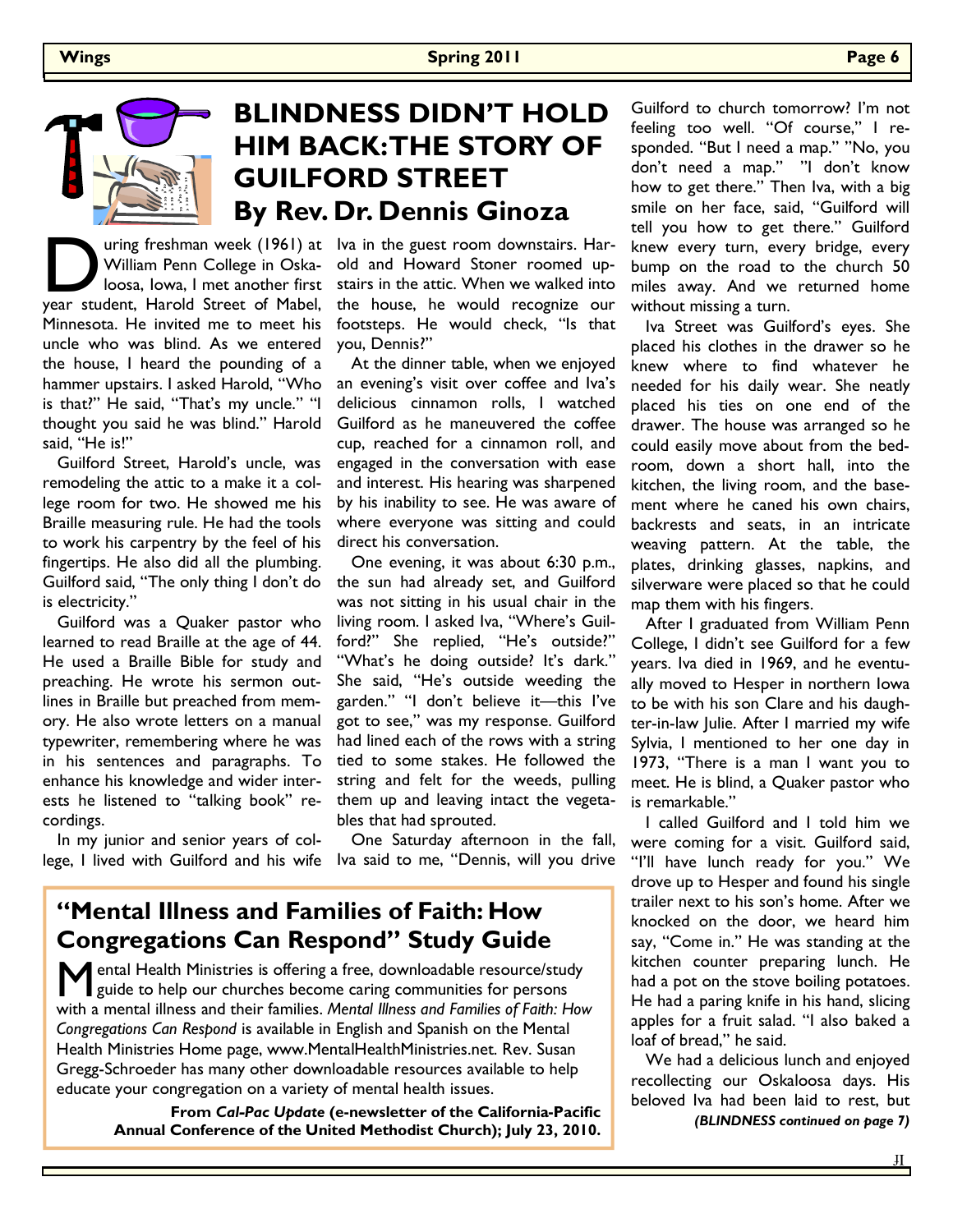### *(BLINDNESS continued from page 6)*



her loving care, hospitality, and kind ways were never to be forgotten.

As we sat enjoying our meal, Guilford casually remarked, "Besides baking bread I'm also into canning fruits and vegetables."

 Guilford Street was born fully sighted on September 21, 1898, near Hesper, Iowa. In 1922 he graduated from William Penn College. For the next seven years he taught school, sold real estate, clerked in a store, and worked in a toy factory.

 The great depression of 1929 left him unemployed, but in 1930 he was invited to serve a Friends meeting (church) in Marshalltown, Iowa. In September of that year, he took his first charge in Hartland, Iowa, where he pastored for three years.

 It was at Hartland that he started to have trouble with his eyesight and was found to have a detached retina in his right eye. Four years later, as he was serving the Bloomington Church near Muscatine, a retinal detachment affected his left eye.

 After Hartland, Guilford served churches in Newton, Muscatine, Eldora, and Hesper, Iowa. He and Iva also founded a Quaker church in Springwater, not far from Hester.

 Guilford Street, still active in ministry, died in 1979 at the age of 81. As a young college student living with the Streets, I learned that neither blindness nor any other physical limitation need hold anyone back from learning, from relating to others, or from making a significant contribution in the lives of a larger community. And foremost, Guilford epitomized for me the importance of those inner qualities and attitudes that determine one's character.

> **Abridged and adapted, with the author's permission, from** *Fielding Faith: Dennis' Reflections On Life And Faith* **(www.fieldingfaith. blogspot.com); January 8, 2010.**

**Ginoza is a retired United Methodist minister living in Fallbrook, Calif.**



# **A COMMUNION MEMORY By Richard Daggett**

**Daggett, who is a post-polio survivor, uses a powerchair and a respirator and is a member of the United Methodist Church in Downey, Calif. He says that the "From Where I Sit" column on Communion in the Winter 2011 issue of**  *Wings* **brought back some memories to him, one of which he shares below.** 

t my United Methodist church I<br>have a couple of people who sit<br>near me to help me with the<br>elements. We've been doing Communhave a couple of people who sit near me to help me with the ion in the pews lately, with bread first and then the grape juice which is served in small individual plastic cups. One of my Communion helpers has a supply of really short drinking straws that she keeps to help me with the liquid. I really appreciate their thoughtfulness as I never had to ask for any of this.

 On the other hand, a few months ago I was invited to attend church with a good friend. Her congregation (not United Methodist) was celebrating an anniversary. As a prelude to the Communion liturgy the minister said that everyone was welcome to partake of Communion "if you are in a right relationship with the Lord." The implication of his words was clear to all present: he expected those who lacked this relationship to take a pass on Communion.

 I was sitting in the middle of the center aisle, the only space available for a wheelchair. My friend was sitting with her family about four rows in front of me. As the elements were being passed by the ushers, my friend stayed in her seat accepting the elements without a thought. When the usher got to my location he held out his little tray expecting me to reach over and pick up the elements. Since I can neither reach nor pick up, I tried to gesture in a way that might indicate I needed help. I guess I wasn't successful, but I wasn't about to shout out in the middle of a church service, "Hey, I need some help here."

 The usher quickly retracted his offering of the elements. His expression was clearly one of concern—not of concern that I couldn't handle the elements by myself but of concern that I was not in "a right relationship with the Lord." As he came back down the aisle after finishing his Communion duties, he whispered to me, "I'll keep you in my prayers."

## **THE CHRISTIAN INSTITUTE ON DISABILITY CERTIFICATE PROGRAM— "BEYOND SUFFERING: CHRISTIAN PERSPECTIVES ON DISABILITY MINISTRY"**

This certificate program, comprised of four modules—Overview of<br>Disability, Theology of Disability, Church and Disability, and Introduction to Bioethics—is designed for anyone interested in learning more about effective disability ministry. Dates: July 12-16, 2011. Place: Palm Garden Hotel, Thousand Oaks, California 805-716-4200 or group@palmgardenhotel.com. Presenters: Joni Eareckson Tada, Kathy McReynolds, Ph.D., Jeff McNair, Ph.D., Steve Bundy, M.A., James Rene, M.Min. Registration before May 31: \$299. After May 31: \$349. For registration forms or more information, contact Donna Rousseve, 818-707-5664 x1794 or rousseve@joniandfriends.